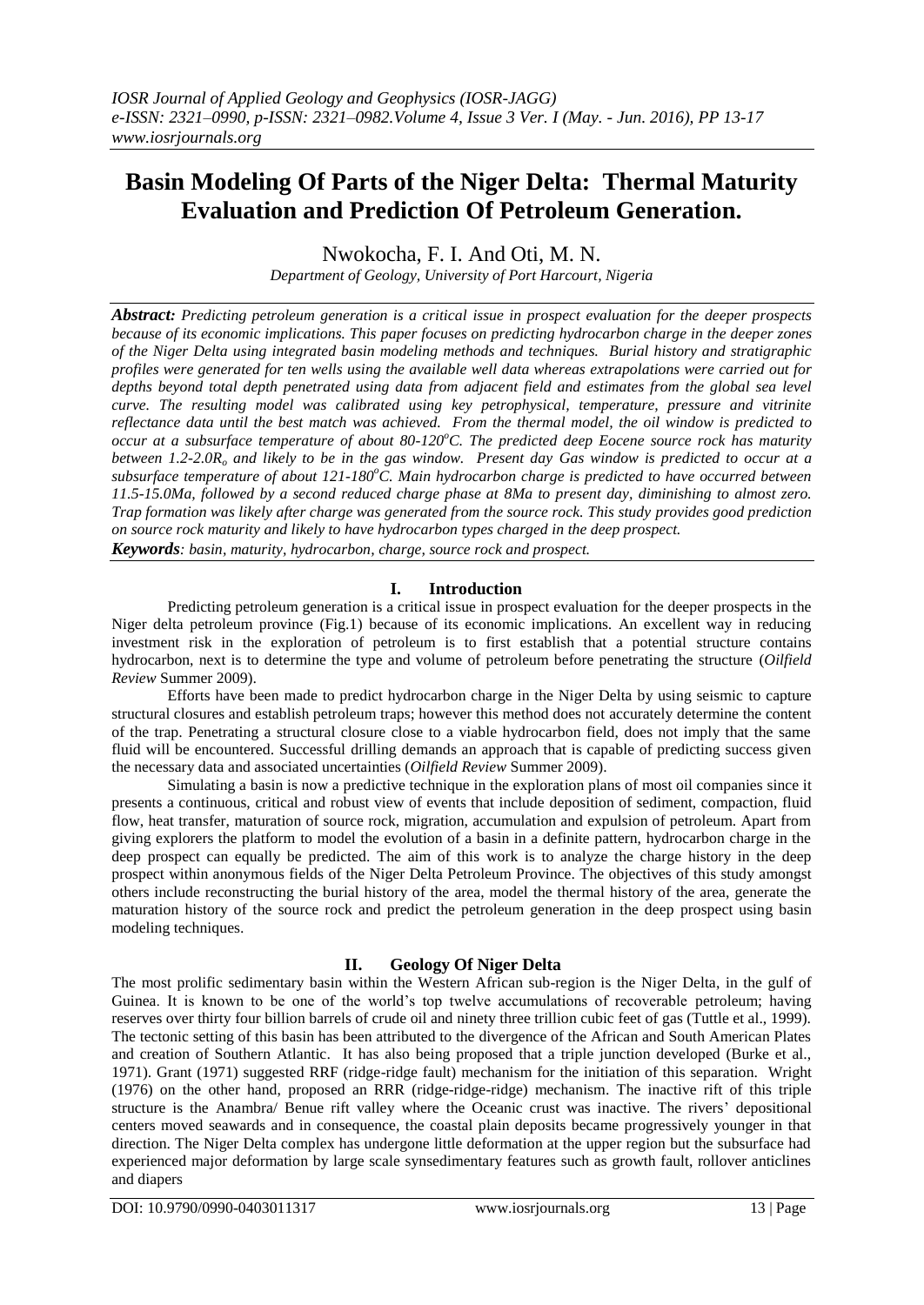#### **Location of the Study Area**

The study area is located in OML 18 and 24 about 40km South West of Port Harcourt, which is part of the Coastal Swamp Depobelt of the Cenozoic Niger Delta. (Fig.1). Its co-ordinates are longitudes  $6^046 - 6^053$  E and latitudes  $4^{0}28^{1} - 4^{0}32^{1}N$  and covers a total area of about 154sqKm with a perimeter of about 50km. Ten wells were used for the research. Sediment deposition in this area started in early Miocene times.



Figure 1: Map of study location (inset) and location of wells across the field.

## **III. Materials And Method**

The materials used for this study include the following: Base map of the study area showing well locations, Log suites which include Gamma ray logs, resistivity logs, neutron density logs, and porosity logs, Biofacies data, Paleobathymetric environment of deposition, 3D seismic data, Pressure and temperature data, Vitrinite reflectance and other available geochemical data and Niger Delta Cenozoic chronostratigraphic chart.

## **IV. Methodology**

Basin modeling workflow (fig. 2) modified after Hantschel and Kauerauf (2009), Waples et al. (1992), Welte et al. (1988) and Tissot *et al*. (1987) was used in predicting the Charge history in the study area. The three major stages involved in this model building include the basin modeling stage (burial history curve and thermal model), numerical simulation stage and calibration stage.



Figure 2: Basin modeling workflow chart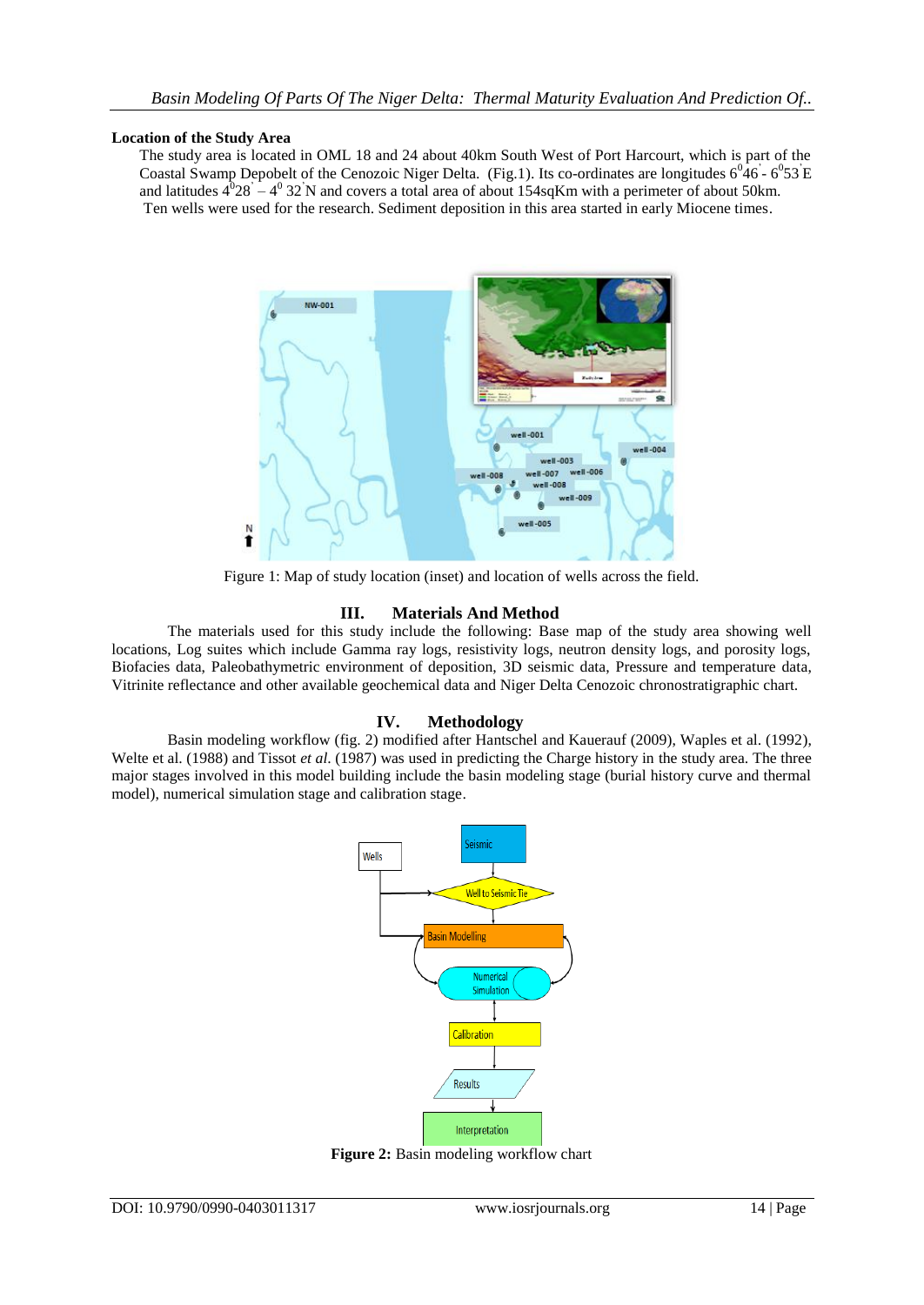# **V. Results And Discussions**

From the resulting thermal model (fig 3), bottom hole temperature and vitrinite reflectance was used to predict the hydrocarbon level. From the deepest well(well 005) the oil window (Light oil) was predicted to occur likely at depths beyond 13034.7ftss (3974m) at vitrinite reflectance of 0.8VRE and subsurface temperature of  $124^{\circ}$ C at 10.6Ma and the floor of the oil window at 11.5Ma. The deep Eocene source rock is expected to be in the gas window with maturity between  $1.2$ -2 $R_0$  and subsurface temperature of about  $121$ -180<sup>0</sup>C at a depth of 18368ft. Maximum hydrocarbon expelled from the source rock at 11.5-15.0Ma and a later phase at 8Ma – present day with oil expelled rate at almost zero (Fig. 4). Comparing the predicted charge from the model generated with the hydrocarbon contacts in the study area (Fig 5), trap formation was likely to have occurred after maximum expulsion of main charge from the source rock. This study provides good prediction on the occurrence of pressure as well as on source rock maturity and likely hood of hydrocarbon composition to be charged in the deep prospects in the Niger Delta.



Figure.3: Thermal model showing the predicted charge.



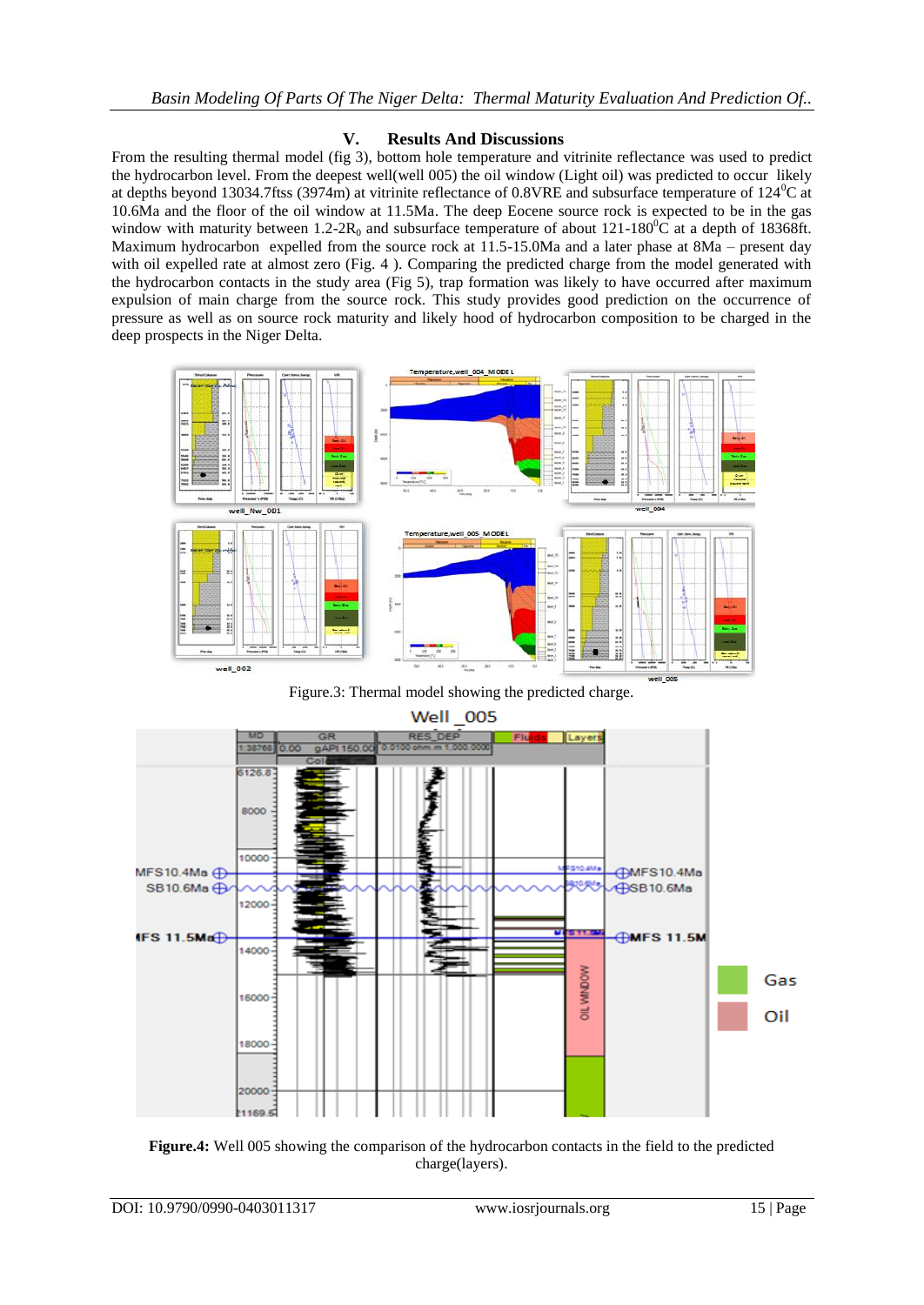

*Basin Modeling Of Parts Of The Niger Delta: Thermal Maturity Evaluation And Prediction Of..*

**Figure 5:** Main charge is predicted to have Maximum hydrocarbon expelled from the source rock at 11.5- 15.0Ma and a later phase at 8Ma – present day with oil expelled rate at almost zero.



**Figure 6:** Diagram showing the generation, accumulation and migration of the hydrocarbon charge in the study area.